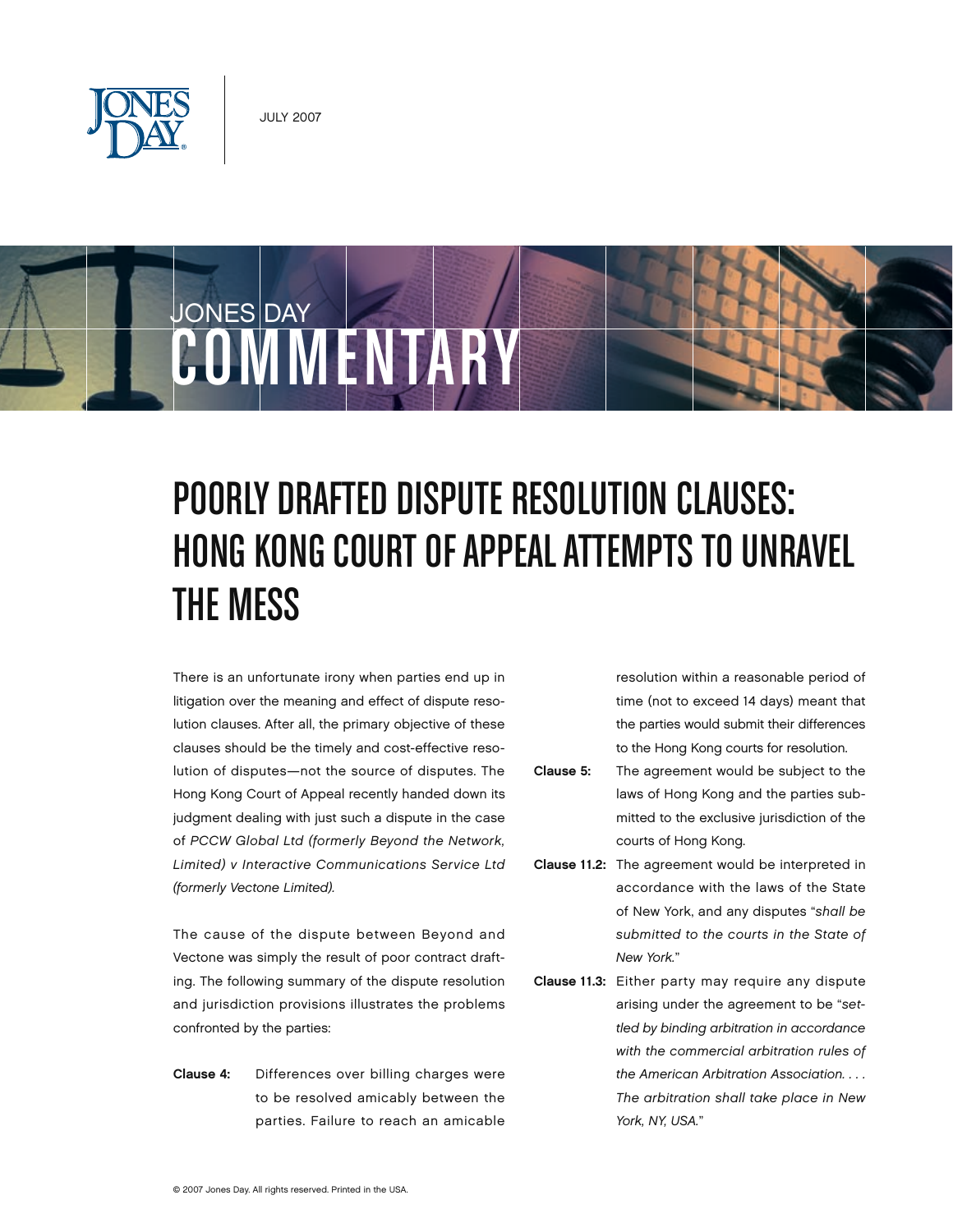### The Facts

The case involved a dispute over alleged billing discrepancies in invoices issued by Beyond to Vectone for the provision of international telephone services. The sum in dispute was US\$718,999.26. This led to Beyond commencing proceedings against Vectone in the Hong Kong High Court in December 2004 to recover the disputed sum. After obtaining several extensions of time for the filing of its defense, Vectone applied to stay the proceedings to arbitration on the basis that clause 11.3 gave rise to a binding arbitration agreement. (By way of explanation, under the laws of Hong Kong, as in many other jurisdictions, court proceedings can in certain circumstances be stayed if the parties had previously agreed that they should resolve their disputes through arbitration rather than litigation.)

## DECISION AT FIRST INSTANCE

The judge at first instance held that clause 11.3, which stipulated arbitration in New York, was not a binding arbitration agreement. That being the case, the judge refused to stay the court proceedings. What, then, was the effect of clause 11.3? The judge dealt with clause 11.3 in the following two ways (neither being helpful to Vectone):

- Clause 11.3 was permissive only and the parties could refer their disputes to arbitration if they agreed. In such an event, the agreement of the parties would become an arbitration agreement and override clause 5. However, because Beyond did not agree to arbitration, clause 5 remained in effect.
- Alternatively, the judge was of the view that pursuant to clause 4.3, an attempt by the parties to "resolve the dispute amicably within a reasonable period of time" included referring the dispute to arbitration under clause 11.3. Whatever a reasonable period of time for invoking arbitration may be (14 days as argued by Beyond or something else), Vectone did not give notice of its intention to refer the differences over billings to arbitration until five months after the invoices were first disputed. This was, according to the judge, an unreasonable amount of time "by any objective yardstick." Consequently, the court held that Vectone waived any right under clause 11.3 to arbitrate.

The judge was also required to deal with what appeared to be contradictions between clause 5 (exclusive jurisdiction of Hong Kong) and clause 11.2 (submission of disputes to the courts of the State of New York). The judge unraveled the apparent contradiction by concluding that there was no contradiction because the word "shall" in clause 11.2 was intended to be permissive and not mandatory. In the words of the judge: "[T]o read 'shall' in clause 11.2 in some other way, as (say) incorporating some mandatory flavor, would be inconsistent with the plain and obvious meaning of the expression 'exclusive jurisdiction' in clause 5."

In other words, the judge effectively found that the word "shall" in clause 11.2 meant "may." This may seem like a surprising if not remarkable construction of clause 11.2. However, the alternative would have been for the judge to conclude, as argued by Vectone, that these two clauses gave rise to an insurmountable contradiction and that they should therefore be ignored, thereby leaving the arbitration provision in clause 11.3 as the only clear basis for resolving disputes. However, due to the overriding requirement that the court should "make sense of the contract as a whole," the judge could not simply ignore the express words of the parties, and he had to give them some meaning that worked within the overall contract. Although the Court of Appeal did not have to resolve this particular issue, the judges in that case said in passing that "it may be that the judge's view that 'shall' in clause 11.2 cannot be mandatory, may provide the only satisfactory answer."

### The Appeal

Vectone appealed the decision at first instance to the Court of Appeal. Vectone's appeal appeared to be based on the following three limbs. First, clause 11.3 was a valid arbitration agreement. Second, differences over billing charges could be dealt with by the Hong Kong courts under clause 4 or, in the alternative, by way of arbitration under clause 11.3, *i.e.*, in the event that one of the parties decided to give notice of arbitration. Third, on the basis that clause 11.3 was a valid arbitration agreement that covered billing charges, Vectone argued that the judge at first instance did not have the power to decide the issue of whether or not there was a valid arbitration agreement.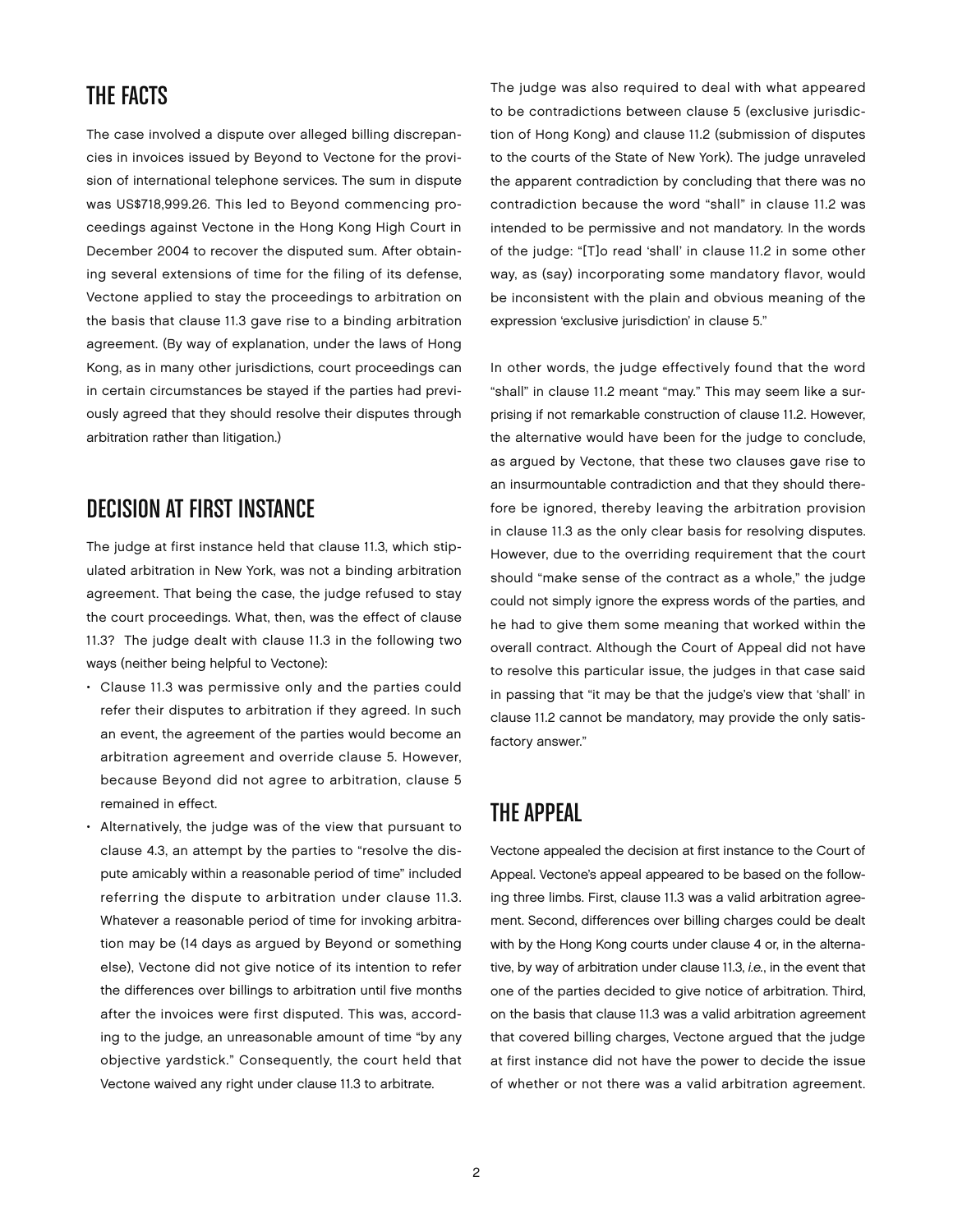Instead, the judge should have referred the issue to the arbitrator (who at that stage had not even been appointed by the parties), who would have then decided the issue.

The Court of Appeal accepted that if an election was made by one of the parties to refer disputes to arbitration under clause 11.3, there would be a binding agreement to arbitrate and the court would be obliged to stay the litigation in favor of the arbitration. The key issue then was whether the differences over billing charges that Vectone purported to refer to arbitration were in fact covered by clause 11.3 or whether clause 4 provided an exclusive regime to resolve such disputes via the courts of Hong Kong.

The Court of Appeal answered this question by construing clause 4 and clause 11.3 in the light of the factual matrix surrounding the drafting and negotiation of these provisions. The evidence before the Court of Appeal proved that the agreement was initially based on Beyond's standard form of contract. The agreement was, however, the result of substantial negotiations leading to a number of drafts being prepared and discussed by the parties.

It was of significance to the Court of Appeal in construing clause 4 that it found that the unamended standard form stated in relation to differences over billing charges that "*in the event the parties are unable to resolve the dispute amicably, it shall be resolved by* arbitration in accordance with section 11.3" (emphasis added). Those words were replaced during negotiations with the requirement that the differences over billing charges should be dealt with by the courts of Hong Kong. The Court of Appeal found that the omission from clause 4 of the reference to arbitration under clause 11.3 was part of the factual matrix or background to the contract and could be used as an aid to interpret the intention behind clauses 4 and 11.3.

Before the Court of Appeal decided whether clause 11.3 covered differences over billing charges, it analyzed the law surrounding the extent of the courts' powers to decide the question of whether there was a valid arbitration agreement. Vectone argued that the court could determine whether there was a valid arbitration agreement only on a prima facie basis and that the courts should not usurp the function of the arbitral tribunal to decide the disputes referred to it. The

principle was succinctly put in the earlier Hong Kong case of *Pacific Crown Engineering Ltd v Hyundai Engineering and Construction Co. Ltd [2003]*: "The proper test is therefore is there a prima facie or plainly arguable case that the parties were bound by an arbitration clause. The onus being on the defendant to demonstrate that there is."

The judge at first instance decided this point by highlighting the significant delay that had already been suffered by the parties since the issue of the writ in December 2004 and stated as follows:

- 43. While I accept that is a possible course, it does not strike me as appropriate here. A decision by an arbitrator on his jurisdiction would still be open to challenge before this Court. The matter would simply return to me. Where (as here) a question of construction is involved and little (if any) extrinsic evidence is sought to be adduced in aid of construction, it would be conducive to saving time and cost to determine the question of jurisdiction now.
- 44. The writ was issued in December 2004. It is presently December 2005 and a Defence has yet to be filed. Given my views on clauses 4.3, 5, 11.2 and 11.3, it would be wrong to refrain from deciding the jurisdictional issue now. To remit the question to an arbitrator would only lead to unjustifiable delay and expense.

The Court of Appeal took a different route and dealt with the point by looking at the issue of whether or not there was clear evidence that clause 11.3 gave rise to an arbitration agreement that covered the differences over billing charges. As mentioned earlier, the Court of Appeal did find that clause 11.3 was a permissive but enforceable arbitration agreement. However, it concluded that clause 4.3 was a "self-contained provision on how any dispute or contest over billing should be determined." It provided a formal notification of disputes and a tight timetable for amicable settlement "not to exceed 14 days" and "then the parties will submit the difference to the Hong Kong Courts." That being the case, the Court of Appeal concluded that the arbitration agreement in clause 11.3 did not cover disputes over billing charges under clause 4. The Court of Appeal effectively agreed with the judge at first instance and did not stay the litigation, albeit based on different reasoning.